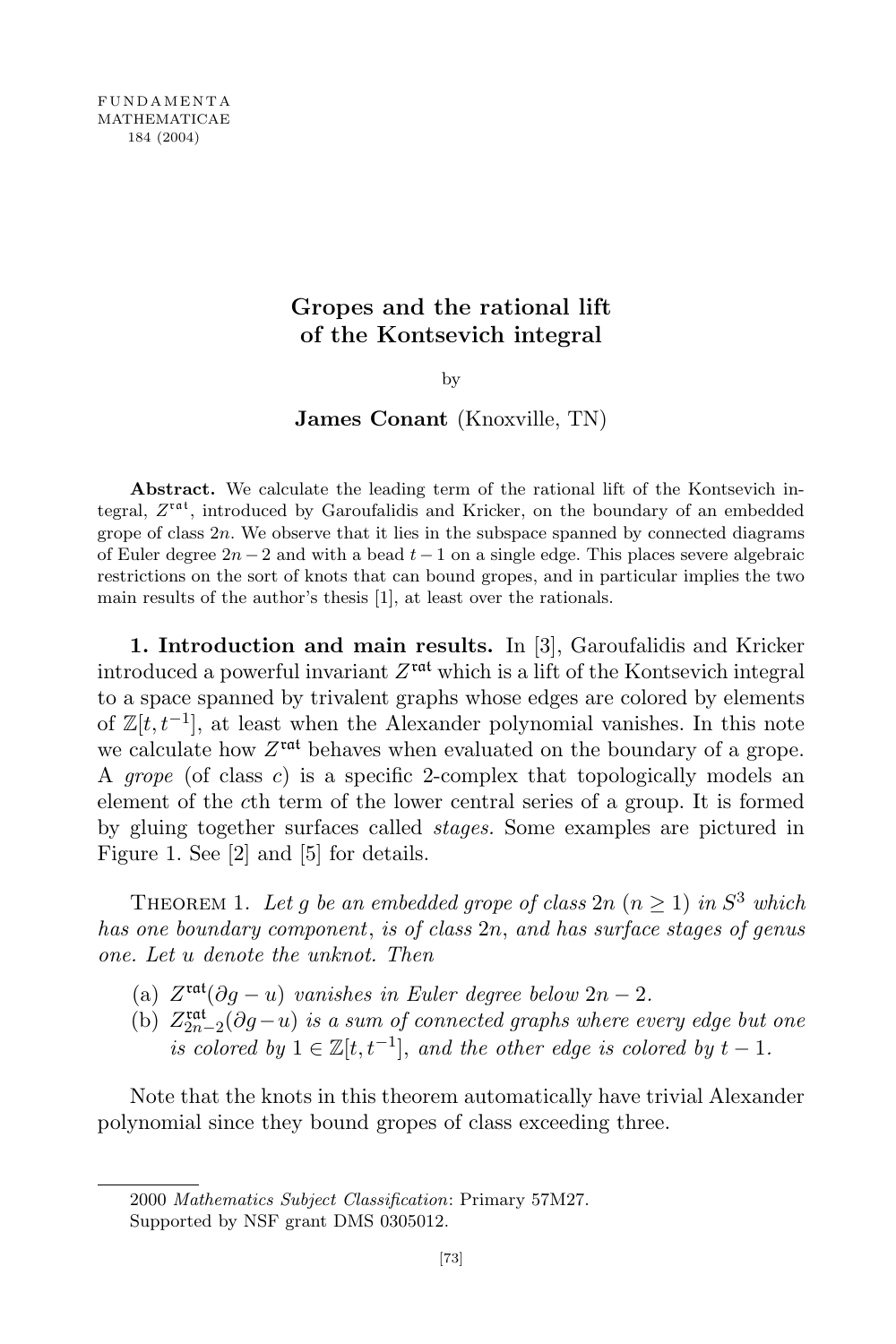74 J. Conant



Fig. 1. Gropes of class 4, 5 and 7

This theorem will imply that the Kontsevich integral of  $\partial g - u$  vanishes in degree  $\leq n$  and that

$$
Z_{n+1}(\partial g - u) \in \mathcal{A}_{n+1}^{2h}(\ast)
$$

where  $\mathcal{A}_{n+1}^{2h}(*)$  denotes the subspace of  $\mathcal{A}_{n+1}(*)$  spanned by connected graphs with two hairs on a single edge. Moreover we will show every element of  $\mathcal{A}_{n+1}^{2h}(*)$  to be realized for some g. Since one can easily show that  $\mathcal{A}_{n+1}^{2h}(*)\neq 0$  using an  $\mathfrak{sl}_2$  weight system, we achieve the following results, at least when the ambient manifold is  $S^3$ . (These were both proven in [1] with a lot more effort.)

THEOREM 2. Let q be an embedded genus one grope of class  $2n$  in a homology 3-sphere  $(n > 1)$ .

- (a) Rational-valued Goussarov–Vassiliev invariants of degree  $\leq n$  do not distinguish ∂g from the unknot u.
- (b) There exists a Goussarov–Vassiliev invariant, v, of degree  $n+1$  and a grope, q, of class 2n such that  $v(\partial q) \neq v(u)$ .

The case of arbitrary homology spheres follows easily from the  $S<sup>3</sup>$  case, as we show at the end of the paper.

We conclude by emphasizing the fact that this note deals with knots that bound gropes, which is a more restricted class than those cobounding a grope with the unknot, as studied in [2].

# 2. Evaluating  $Z^{\text{rat}}$  on the boundary of a grope

**2.1.** The invariant  $Z^{\text{rat}}$ . We briefly review some properties of  $Z^{\text{rat}}$  here. This is distilled from [4], which is further distilled from [3]. We restrict to the case of knots with trivial Alexander polynomial, since knots which bound gropes of class  $\geq$  3 have that property.

Let  $\Lambda = \mathbb{Z}[t, t^{-1}]$ . Then a  $\Lambda$ -colored graph is a trivalent graph together with a map Edges  $\rightarrow \Lambda$ . (A coloring of an edge is sometimes called a *bead*.) Then  $\mathcal{A}(\Lambda)$  is a vector space generated by  $\Lambda$ -colored graphs, modulo certain relations. This space is graded by the Euler degree, which is the number of vertices of the graph.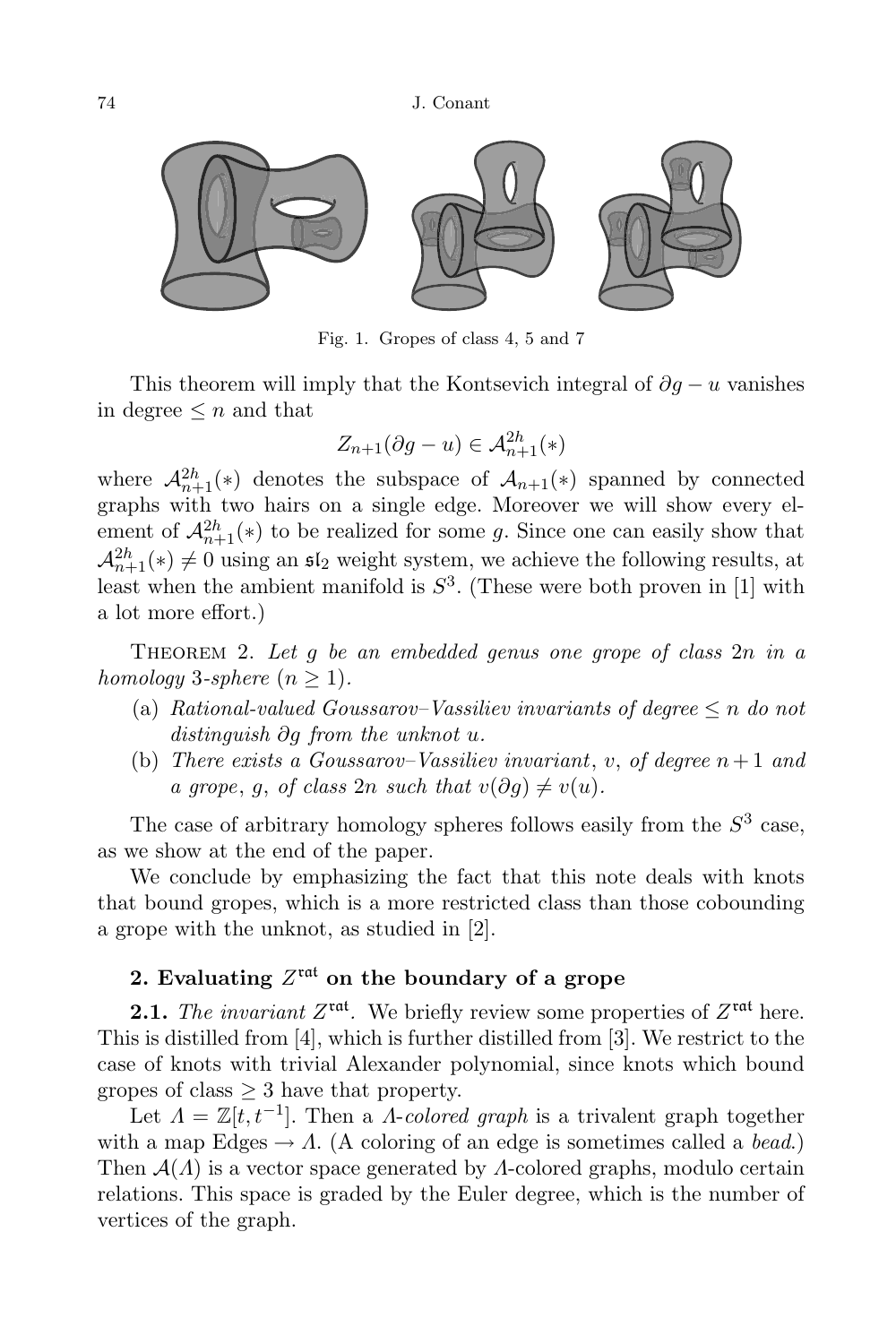The so-called hair map

$$
\text{Hair}: \ \mathcal{A}(\Lambda) \to \mathcal{A}(*)
$$

is defined by expanding the variable t coloring an edge  $e$  into an infinite series  $\exp(h) \cdot e$ , where  $h \cdot e$  is by definition the addition of a single hair.

Then Hair  $\circ Z^{\text{rat}} = Z$ , indicating that  $Z^{\text{rat}}$  is indeed a lift of Z.

Letting  $Z_{2n}^{\text{rat}}$  be the degree  $2n$  part of  $Z^{\text{rat}}$ , we will use the fact that  $Z_{2n}^{\text{rat}}$ is a universal  $\overline{Q}$ -valued finite type invariant of null degree  $2n$ . That is, it is universal with respect to null clasper surgeries, which are clasper surgeries whose leaves link the knot trivially.

So  $Z<sup>rat</sup>$  vanishes on alternating sums of surgeries of null claspers of total degree  $2n-1$ , and its value on alternating sums of null claspers of total degree  $2n$  is given by the so-called *complete contraction*, defined by gluing the leaves together using the equivariant linking number, and coloring an edge by a t or  $t^{-1}$  every time it passes through a fixed Seifert surface.

The equivariant linking number of two leaves which are meridians to dual bands of a Seifert surface is  $t - 1$ . More generally, suppose that one leaf is a meridian to a band of a Seifert surface and another leaf links only the dual band with linking number  $\ell$ . Then the equivariant linking number of these two leaves is  $\ell \cdot (t - 1)$ . On the other hand, the equivariant linking number of leaves which are null homotopic in the complement of a Seifert surface is just the standard linking number.

**2.2.** Proof of Theorem 1. Suppose a knot bounds an embedded grope of class  $2n$  in  $S^3$ , where all the surface stages are of genus one. Then the knot can be represented as a rooted tree clasper surgery,  $T$ , in the complement of the unknot which forms a meridian to the root leaf [2]. Note that the other leaves can be embedded arbitrarily in the complement of the unknot's spanning disk. Break  $T$  into a union of a  $Y$  at its root and a clasper  $T'$  which sits on the unknot  $u_Y$ . Then T' is a null clasper of Euler degree  $2n-2$ .

The complete contraction  $\langle T' \rangle$  is defined by thinking of  $T'$  as a unitrivalent tree and gluing up its leaves using the equivariant linking form. One of the two dual bands of  $u<sub>Y</sub>$  has exactly one leaf of  $T'$  as a meridian. (This is because the grope is of class exceeding 2.) The equivariant linking number of this leaf with any leaf that links the dual band is an integral multiple of  $t-1$ . For every other pair of leaves the equivariant linking numbers are integers. Thus  $\langle T' \rangle$  is a sum of trivalent graphs of Euler degree 2n – 2 which have a bead  $t-1$  on a single edge. By the universality of  $Z^{\text{rat}}$ , we have  $Z_{\leq 2n-2}^{\rm rat}(u_T - u) = 0$ , and

$$
Z_{2n-2}^{\mathrm{rat}}(u_T - u) = \langle T' \rangle.
$$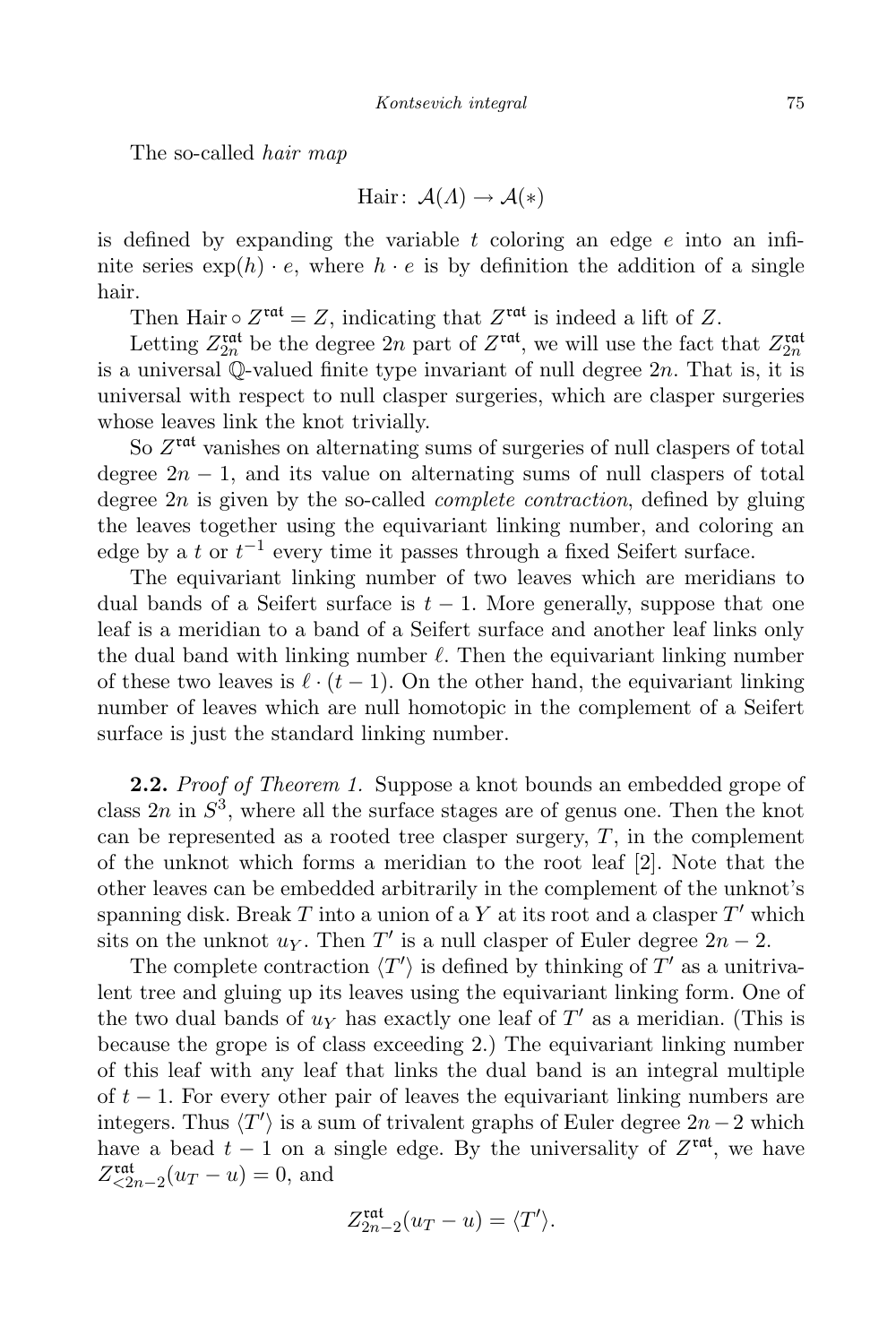#### 2.3. Two propositions

PROPOSITION 1. The Kontsevich integral of  $\partial g - u$  vanishes in degree  $\leq n$  and  $Z_{n+1}(\partial g - u) \in \mathcal{A}_{n+1}^{2h}(*)$ . Moreover, every element of  $\mathcal{A}_{n+1}^{2h}(*)$  is equal to  $Z_{n+1}(\partial g - u)$  for some g.

*Proof.* To calculate  $Z$ , we need to apply the hair map:

$$
\operatorname{Hair}\langle T'\rangle = h \cdot \langle T'\rangle + (1/2)h^2 \cdot \langle T'\rangle + \cdots = (1/2)h^2 \cdot \langle T'\rangle + \cdots.
$$

This follows since any trivalent graph with a single univalent vertex is trivial in  $\mathcal{A}(*).$ 

Note that any terms of  $Z^{\text{rat}}$  of Euler degree exceeding  $2n-2$  must have at least two hairs and so be of Vassiliev degree exceeding  $n+1$ . Thus there are no terms with Vassiliev degree less than or equal to n, and  $Z_{n+1}(u_T - u) =$  $(1/2)h^2\cdot \langle T'\rangle.$ 

Observe that  $(1/2)h^2 \cdot \langle T' \rangle \in \mathcal{A}_{n+1}^{2h}(*)$  as claimed. To see that every element of  $\mathcal{A}_{n+1}^{2h}(*)$  is realized, take a generator  $D \in \mathcal{A}_{n+1}^{2h}(*)$ . Remove one of the two hairs and embed  $D$  as a rooted clasper on the unknot. Breaking some edges of D into Hopf pairs of leaves we get a rooted clasper with  $2n$ leaves as desired.

PROPOSITION 2. For  $n \geq 1$  we have  $\mathcal{A}_{n+1}^{2h}(*) \neq 0$ .

*Proof.* This can be detected using an  $\mathfrak{sl}_2$  weight system [6, Appendix]. This weight system satisfies two relations. Any closed loop gives a multiplicative factor of 3, whereas an edge can be expanded into a difference of two terms, where the edge is removed and replaced either by two parallel edges, or by two edges which cross.

Consider the diagram



which consists of an ellipse with  $n-1$  parallel vertical edges and two hairs. We show it is nonzero by showing that the diagram formed by joining the two univalent vertices is nonzero. The resulting diagram is an ellipse with n parallel edges added. Applying the  $\mathfrak{sl}_2$  relations to these n edges, starting from the right, we get down to  $2^n \cdot \mathbf{O}$ , where **O** is a single circle. Hence our diagram evaluates to  $2^n \cdot 3$ .

2.4. Proof of Theorem 2. We have already established Theorem 1 for knots in  $S^3$ . Any homology sphere,  $\Sigma$ , can be obtained from  $S^3$  by surgery on a disjoint union of  $Y$  claspers. By general position, we may assume that